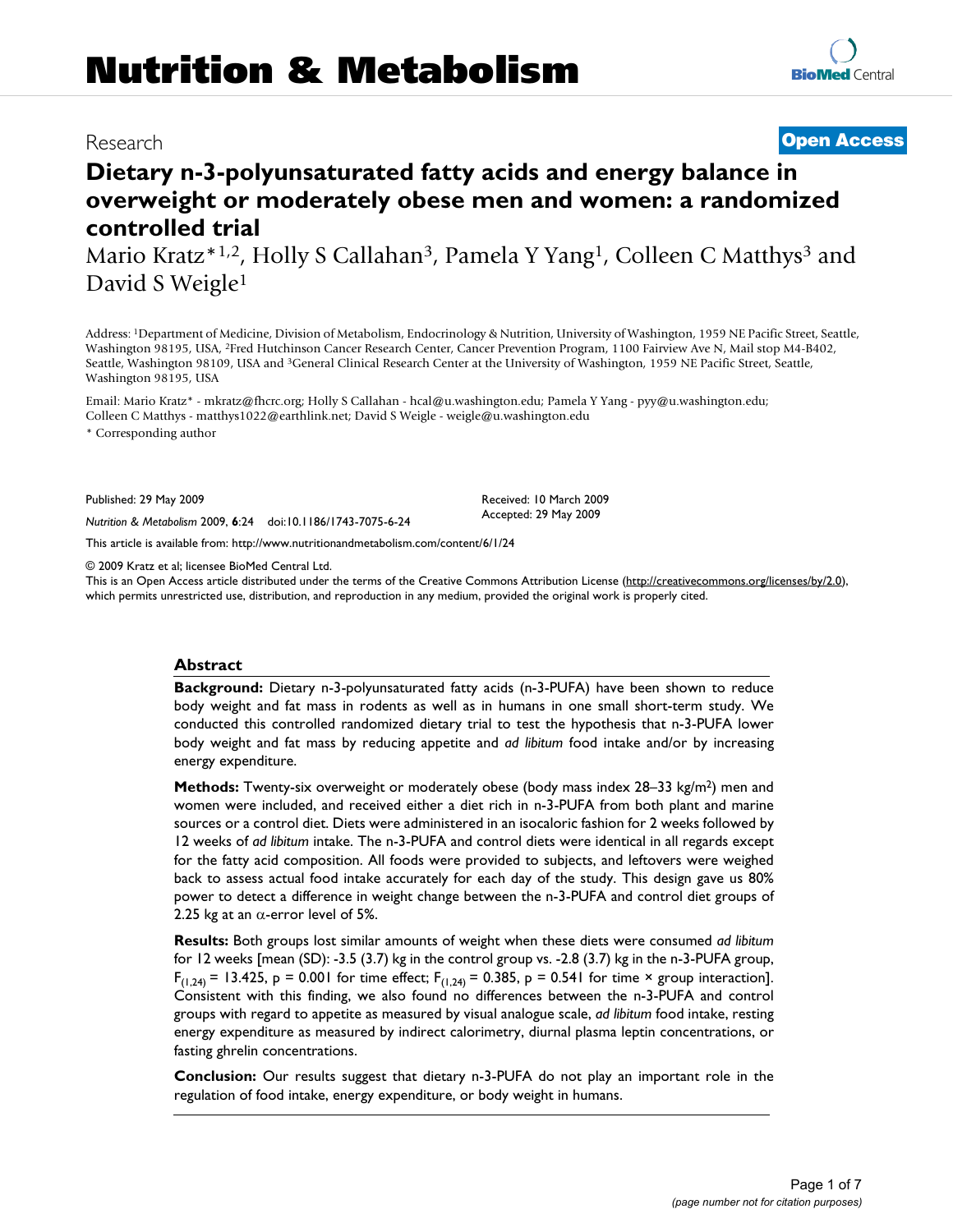# **Introduction**

Overweight and obesity are major public health concerns [1], and effective long-term treatments for these conditions are lacking [2]. Foods that reduce appetite or increase satiety or energy expenditure might be helpful in achieving and sustaining weight loss. Diets rich in n-3- PUFA are associated with lower plasma leptin concentrations than diets with a low n-3-PUFA content in healthy humans [3-5]. The fact that reduced leptin concentrations in these studies were not associated with increased hunger or decreased energy expenditure suggested that dietary n-3-PUFA might increase leptin sensitivity. Indeed, consumption of diets rich in n-3-PUFA has repeatedly been associated with reduced food intake, increased energy expenditure, and/or lower body weight and fat mass – all indicators of increased leptin 'action' – in rats [6,7], mice [8,9], and one short-term study in humans [10]. Remarkably, a lower body weight or fat mass was observed in studies that controlled calorie intake, such as in the study of Baillie et al. who pair-fed the fish oil fed mice to mice receiving a control diet low in n-3-PUFA [6], and in *ad libitum* feeding studies [7,8,10]. As well-controlled longerterm studies in humans were lacking, we conducted a randomized controlled 16-week trial in healthy overweight or moderately obese men and women to test the hypothesis that a diet rich in n-3-PUFA from both plant and marine sources would reduce body weight by decreasing appetite and *ad libitum* food intake and/or by increasing resting energy expenditure.

# **Experimental methods** *Subjects*

Subjects were 26 healthy overweight or mildly obese (body mass index 28–33 kg/m2) men and women. Subjects were weight stable [within 2.27 kg (5 pounds) in the past 6 months] and within 4.54 kg (10 pounds) of their lifetime maximum weight. Exclusion criteria included the use of tobacco or recreational drugs, alcohol abuse, a history of cardiovascular disease or diabetes mellitus, the presence of any chronic or psychiatric illness, restrictive eating behavior, pregnancy, and the intake of selective serotonin-reuptake inhibitors, lipid-lowering drugs, βblockers, glucocorticoids, or anabolic steroids. All subjects underwent informed consent procedures. The study protocol was approved by the University of Washington Institutional Review Board (#03-9082-D05), and was in compliance with the Helsinki Declaration.

# *Study design*

In the first two weeks of the study, all subjects consumed a control diet. Caloric content of the diet was calculated on the basis of a 3-day diet record completed by the subjects, and the Mifflin formula [11] adjusted for an activity factor based on a modified Blair physical activity questionnaire [12] to maintain each subject's weight to within

1 kg of baseline weight. Subjects were instructed to consume all food provided, not to eat any additional food, and to take a portion of their calculated daily fat intake as capsules filled with high-oleic safflower oil. They were asked to keep a daily food record and write down all the foods they had eaten, estimate the percentage eaten, and any deviations from the diet protocol. On the morning of day 14 of the control diet, subjects were admitted to the University of Washington Clinical Research Center (CRC) after an overnight fast of at least 10 hours for clinic visit #1 (CRC 1).

Upon completion of CRC 1, subjects were randomized to continue consuming the control diet or to consume a diet enriched in n-3-PUFA, for another two weeks. The n-3- PUFA diet was identical to the control diet in all respects apart from the sources of dietary fat. A portion of the augmented n-3-PUFA intake was provided by switching the subjects from capsules containing high-oleic safflower oil to an identical number of capsules containing fish oil, with the balance of the n-3-PUFA provided in prepared foods [13]. The n-3-PUFA diet contained 1.4% of energy in the form of the long-chain n-3-PUFA eicosapentaenoic acid (20:5n-3), docosapentaenoic acid (22:5n-3), and docosahexaenoic acid (22:6n-3), and 2.2% of energy in the form of α-linolenic acid  $(18:3n-3)$  from plant oils, while the control diet provided 0% of energy in the form of marine n-3-PUFA and 0.5% of energy as α-linolenic acid. Subjects continued to pick up food, turn in food records, and were weighed twice weekly. The total caloric content of dispensed food items was identical to the amount that led to weight stability in the lead-in diet period ('isoenergetic'). The subjects were again instructed to consume all food and not to eat any other food. On day 14 of this period, subjects were again admitted to the CRC for visit 2.

After CRC 2, subjects continued to consume the diets to which they had been randomized for another 12 weeks but now freely chose the amount they wished to eat (*ad libitum*). In this phase, the caloric content of food provided to subjects was 115% of the amount they had received in the previous isoenergetic period. Subjects continued to weigh twice weekly, pick up food and return uneaten food items, allowing an accurate assessment of the calories consumed on each day of the study. During each food pick-up visit, subjects met with a dietitian for about 15 minutes to review the food records and the returned, uneaten foods. This meeting and the comparison of the food records and returned foods were implemented as they provided valuable information about the compliance of the subject. Specifically, meeting with the subject in person twice weekly for the 16-week dietary period created a rapport with the subject and helped us respond in a timely fashion to specific requests such as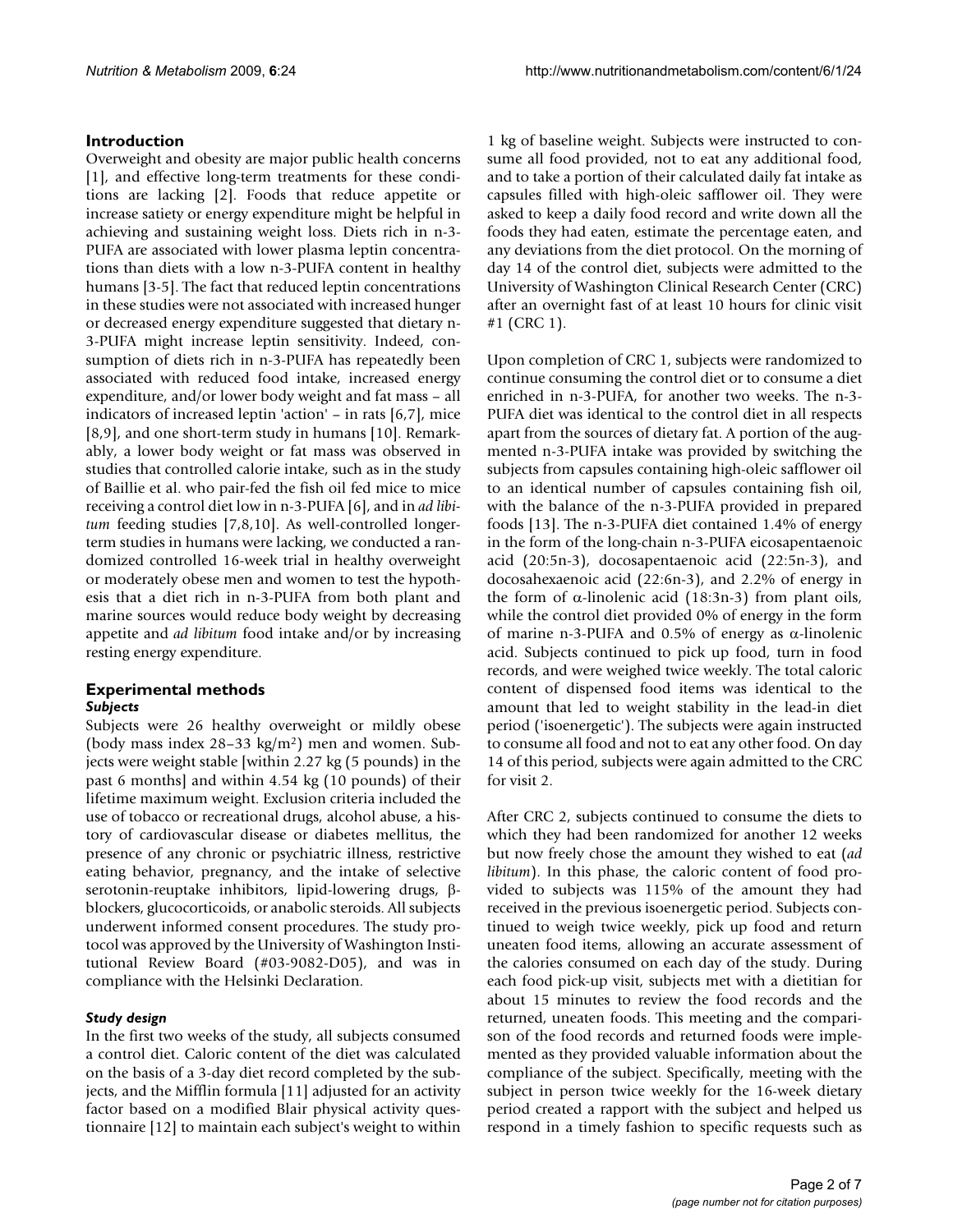switching specific meals or foods. Further, any major or repeated deviations from the study protocol would have required a substantial investment of time and effort from the subject to make sure that the amounts of foods returned were always consistent with those recorded on the food diary. To further increase compliance, subjects were allowed to drink up to 30 alcoholic drinks, and to exchange up to 10 study meals for "meals out" or meals prepared at home during the first 10 weeks of the *ad libitum* diet period. We asked subjects to provide detailed information about alcoholic beverages and meals out on the daily food record. Specifically, we asked them to note the amount and type of alcoholic beverage consumed, and to provide recipes for meals prepared at home, including details such as the amounts and sources of dietary fat. If they had a meal at a restaurant, we asked them to provide the names of the restaurant and the dish they had chosen. A dietitian of the CRC Nutrition Research Kitchen would then call the restaurant to obtain more detailed information about the dish. Of note, 18 out of the 26 subjects who completed the study exchanged a study meal for a "meal out" on less than the allowed 10 occasions, suggesting an excellent compliance with the dietary regimen. On day 84 of this diet period, subjects were again admitted to the CRC for visit 3.

During each of the three admissions to the CRC, subjects were weighed immediately after the first morning voiding. Breakfast, lunch, dinner and a snack were served at 0800, 1200, 1730, and 2000, respectively, and subjects were asked to complete each meal within 30 minutes. An intravenous line was used to sample 5 ml of blood every halfhour between 0800 and 2100, and every hour between 2100 and 0800 the next day. Additional fasting blood samples were drawn at 0800 on day 2 of each CRC visit and plasma prepared from all samples was kept frozen at -70°C until analyses. The 38 diurnal plasma samples were frozen individually, for measurement of plasma leptin concentrations. During CRC visits 1 and 3, a whole-body dual-energy x-ray absorptiometry scan was performed using a GE Lunar Prodigy (General Electric Healthcare, Waukesha, Wisconsin, USA) scanner to assess body fat mass. At 0700 on day 2 of each CRC admission, we performed indirect calorimetry for 30 minutes to assess resting energy expenditure using a TrueOne 2400 metabolic cart (Parvo Medics, Sandy, Utah, USA). Throughout the study, subjects completed daily visual analogue scale (VAS) questionnaires to assess hunger and fullness. They were also asked to complete a modified Blair physical activity questionnaire [12] every 2–4 weeks. Additional details about subject characteristics and study design have been published previously [13].

# *Laboratory methods*

Plasma leptin and ghrelin were measured in duplicate by commercially available radioimmunoassays (Millipore, Billerica, Massachusetts, USA). Leptin was measured in all 38 timed diurnal samples drawn during each of the three clinic visits. Ghrelin was measured in fasting samples, and in pools of plasma created from the timed blood samples by combining 50 μL plasma from each blood sample drawn at 30-minute intervals and 100 μL plasma from each blood sample drawn at 60-minute intervals ('pool' sample). Intra- and interassay CV were 2.4% and 3.6%, respectively, for leptin, and 4.3% and 5.3%, respectively, for ghrelin.

# *Statistical analyses*

Sample size calculation revealed that completing 36 subjects would provide 80% power to find a difference in body weight of 2.25 kg between the n-3-PUFA and control groups. The estimate for the variability in body weight change over the 12-week *ad libitum* diet period was derived from two previous controlled dietary trials conducted by our group that had employed an identical design [14,15]. We determined that we wanted to perform one interim analysis after 26 subjects had completed the study, which would allow us either to stop the study for effect or futility or to continue until the full 36 subjects had completed the study. We therefore designed this study as a sequential clinical trial, using the Power Family of Two-Sided, Inner Wedge Tests (chapter 5 in [16]). This test was chosen as it ensures specified α-error and power conditions [16].

Analyses were performed using SPSS, version 11.5 (SPSS Inc., Chicago, Illinois, USA). Changes in body weight, body fat mass, fasting leptin, the area under the leptin curve, and the leptin peak-nadir were compared by repeated measures analysis of variance (RM-ANOVA), with the three time points (CRC 1, CRC 2, and CRC 3) as the three levels of the within-subjects factor (time), and treatment (control vs. n-3-PUFA) as the between-subjects factor. *Post hoc*, we performed another RM-ANOVA, with a reduced number of the within-subjects factor by including either just CRC 1 and 2, or CRC 2 and 3. If the assumption of sphericity did not hold, degrees of freedom were adjusted according to Greenhouse & Geisser. Friedman tests separately for each group were performed if the residuals were not normally distributed, which was the case only for physical activity. The level of significance was set to  $p < 0.05$ .

# **Results**

The one interim analysis that was performed according to the statistical protocol after 26 subjects had completed the study showed that both groups lost similar amounts of weight during the *ad libitum* phase [-3.5 (3.7) kg control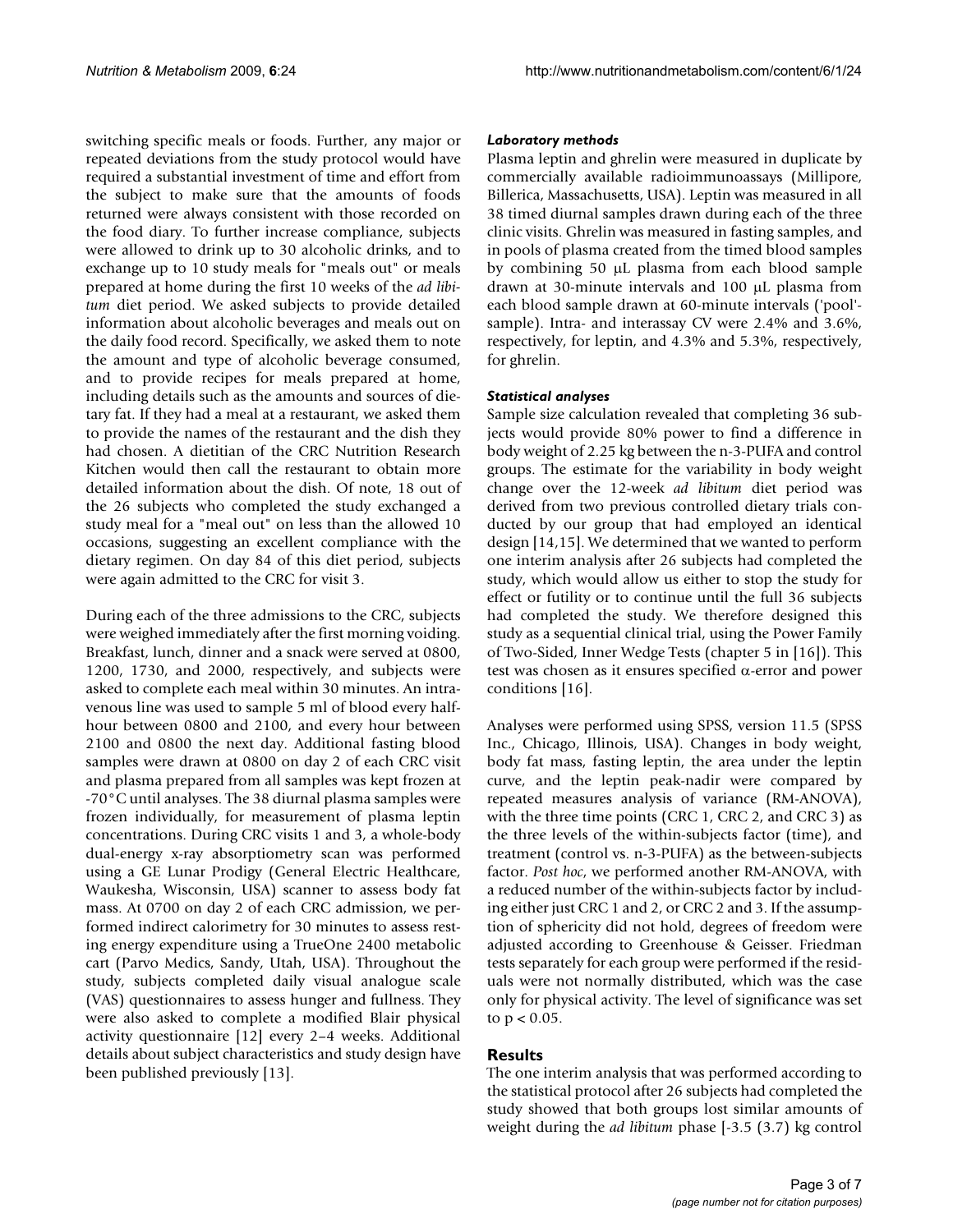vs. -2.8 (3.7) kg n-3-PUFA, mean (SD), Figure 1], which was significant overall [time effect in RM-ANOVA,  $F_{(1,24)}$  = 13.425,  $p = 0.001$ , but not different between the two groups [time  $\times$  group interaction, F<sub>(1,24)</sub> = 0.385, p = 0.541] [13]. We therefore stopped the study for futility, as determined in the formal stopping rules. Similarly, changes in body composition and particularly fat mass were similar between the two groups, as reported earlier [13].

The area-under-the diurnal plasma leptin curve did not change between CRC 1 and CRC 2 in either group [time:  $F_{(1,24)} = 1.927$ , p = 0.178; time × group:  $F_{(1,24)} = 0.594$ , p = 0.449 in RM-ANOVA], but decreased when subjects lost weight during the *ad libitum* period by 450 ± 896 arbitrary units (AU) in the control group, and by  $350 \pm 705$  AU in the n-3-PUFA group [time:  $F_{(1,24)} = 6.394$ , p = 0.018, time  $\times$  group:  $F_{(1,24)} = 0.100$ , p = 0.754 in RM-ANOVA; Figure 2]. Fasting ghrelin concentrations in plasma increased moderately by  $\sim$ 7% in both groups when subjects lost weight during the *ad libitum* period, but were not different between the groups (Table 1). Changes in ghrelin concentrations in the 'pool'-sample reflecting the average ghrelin concentrations throughout each of the 24-hour clinic visits were similar to those observed in fasting plasma (Table 1).



N-3-polyunsaturated fatty acid intake (% of energy)

Figure 1

**Change in body weight in both groups, in relation to the average daily intake of n-3-polyunsaturated fatty acids**.

No changes were observed in hunger and fullness ratings as assessed by VAS throughout the study (data not shown). Compared to the isoenergetic periods, food intake tended to be lower in the *ad libitum* period in both groups  $[-0.74 \pm 1.47 \text{ MJ/d} \text{ control vs. } -0.39 \pm 1.61 \text{ MJ/d} \text{ n}$ 3-PUFA, time effect in RM-ANOVA:  $F_{(1.100, 26.409)} = 2.994$ , p = 0.092], but without any difference between the groups [time × group interaction:  $F_{(1.100, 26, 409)} = 0.395$ , p = 0.555; Table 2]. Similarly, resting energy expenditure as the major component of daily energy expenditure did not change throughout the study, and was not different between the two groups [time:  $F_{(2,46)} = 0.313$ , p = 0.733; time × group:  $F_{(2,46)} = 0.703$ , p = 0.500 in RM-ANOVA]. Lastly, physical activity remained constant in both groups throughout the study  $[\chi^2_{(5)}]$  = 6.156, p = 0.291 for control and  $\chi^2_{(5)}$  = 7.313, p = 0.198 for n-3-PUFA group, Friedman tests; Table 2].

#### **Discussion**

Our well-controlled 16-week study showed that increasing dietary n-3-PUFA content to 3.6% of total energy did not have an effect on plasma leptin levels, body weight or fat mass in overweight or moderately obese, healthy men and women. We designed the study as a sequential clinical trial, using the power family of two-sided, inner wedge tests (chapter 5 in [16]). This test was chosen as it ensures specified  $\alpha$ -error and power conditions [16], indicating we had sufficient power to confidently accept the null hypothesis of no difference between the two groups at this point.

We decided not to administer more than 3.6% of energy in the form of n-3-PUFA, as higher intakes are not realistic over an extended period of time in a free-living population. Endpoints affected by leptin signaling such as resting energy expenditure, appetite, or *ad libitum* food intake were not different between the n-3-PUFA and control diets, suggesting that n-3-PUFA do not increase leptin sensitivity as hypothesized. Our findings are consistent with those of Krebs and colleagues [17] who studied cardiovascular endpoints in 93 overweight women randomized to a weight loss diet with or without n-3-PUFA (fish oil), or to a control diet. Weight loss over 12 and 24 weeks was independent of the n-3-PUFA content of the diets.

These results are in contrast, however, to several studies in rodents [6-9], and one small short-term study in humans [10]. Couet et al. fed normal weight subjects control diets for 3 weeks, followed by diets rich in n-3-PUFA for another 3 weeks [10]. While weight loss in these two periods was similar, the subjects lost more fat mass when they consumed the n-3-PUFA-rich diet (-0.88  $\pm$  0.16 vs. -0.30  $\pm$ 0.34 kg,  $p = 0.02$ ). Based on our results and those of Krebs and colleagues, it seems possible that the findings by Couet et al. were due to chance based on their small sam-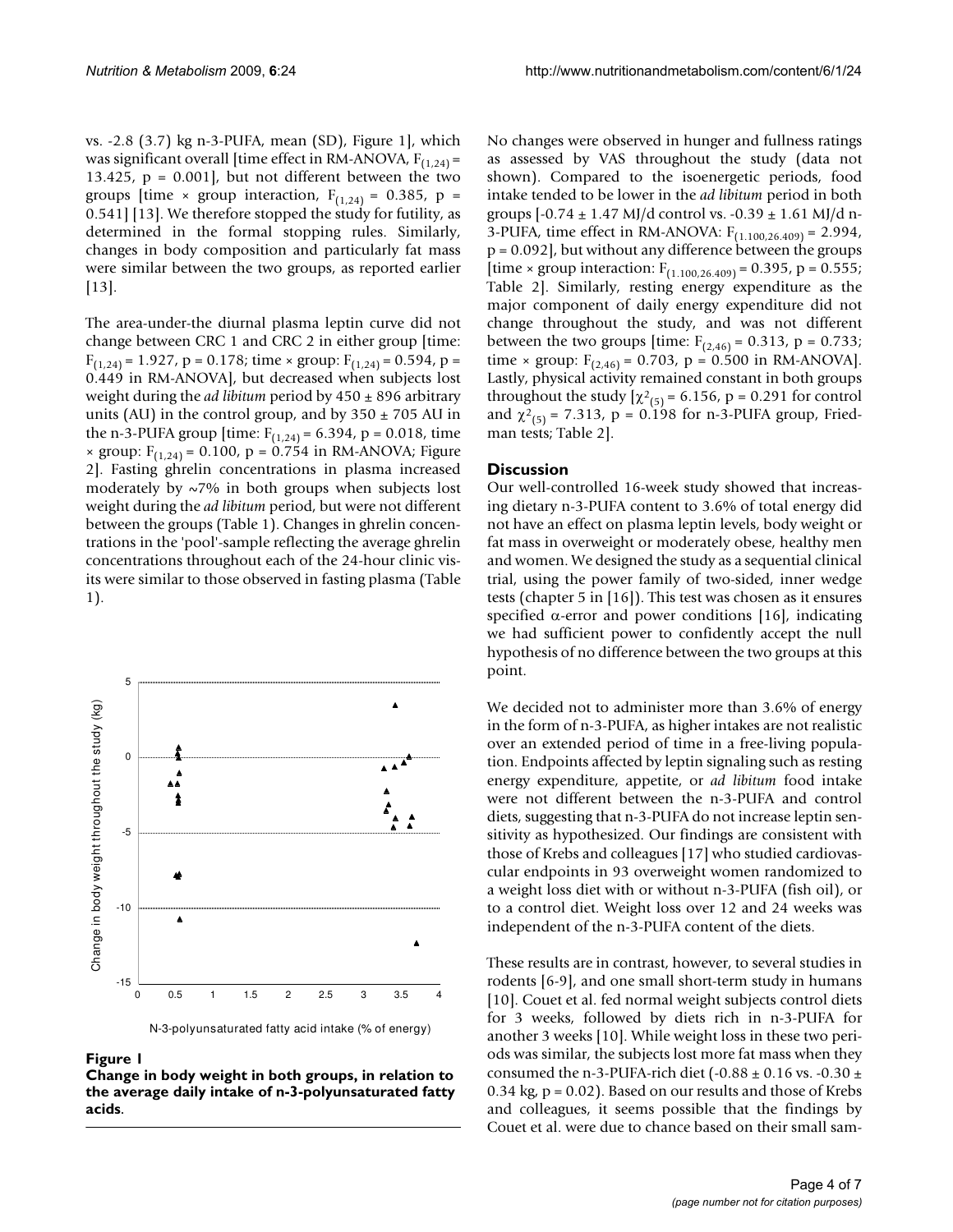

**Diurnal plasma leptin concentrations during clinical research center (CRC) visits 1, 2, and 3 in subjects consuming the control diet (a, n = 13) or the diet rich in n-3-polyunsaturated fatty acids (b, n = 13)**. Blood was drawn every 30' between 0800 and 2100, and every 60' thereafter. Meals were consumed at 0800, 1200, 1730, and 2000 immediately after the respective blood draws, and subjects were requested to complete the meal within 30'. Data are expressed in % of the CRC 1 0800 value, and represent means and standard errors of the means.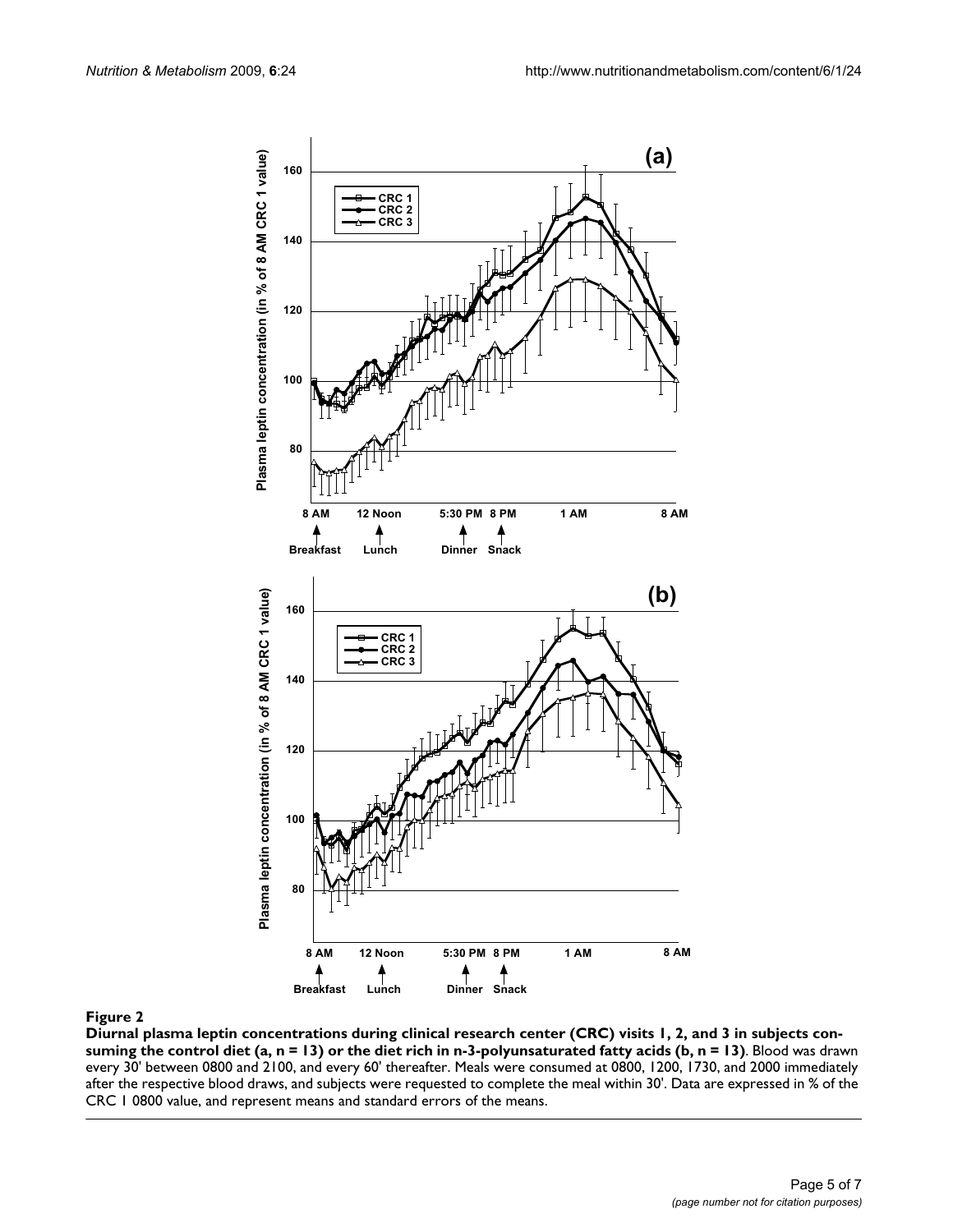|                                         |           |                  |                  | RM-ANOVA *            |                       |
|-----------------------------------------|-----------|------------------|------------------|-----------------------|-----------------------|
|                                         | $CRC I+$  | CRC <sub>2</sub> | CRC <sub>3</sub> | Time                  | Time × Group          |
| Fasting plasma ghrelin (pg/mL):         |           |                  |                  |                       |                       |
| Control group $(n = 13)$                | 766 (118) | 780 (127)        | 820 (139)        | $F_{(2,48)} = 4.058;$ | $F_{(2,48)} = 0.071;$ |
| $n-3-PUFA$ group ( $n = 13$ )           | 687 (189) | 708 (244)        | 734 (241)        | $p = 0.024$           | $p = 0.931$           |
| Plasma ghrelin in 'pool'-sample (pg/mL) |           |                  |                  |                       |                       |
| Control group $(n = 13)$                | 760 (148) | 770 (116)        | 800 (159)        | $F_{(2,48)} = 4,799;$ | $F_{(2,48)} = 0.300;$ |
| $n-3$ -PUFA group ( $n = 13$ )          | 687(211)  | 706 (249)        | 718 (235)        | $p = 0.013$           | $p = 0.742$           |
|                                         |           |                  |                  |                       |                       |

#### **Table 1: Plasma ghrelin concentrations throughout the study**

All data are means (SD). \* RM-ANOVA, repeated measures analysis of variance. † CRC, Clinical Research Center.

#### **Table 2: Calorie intake, physical activity, and resting energy expenditure throughout the study**

|                                    | Lead-in period (2 weeks)                                    | Isoenergetic period<br>(2 weeks) | Ad libitum period<br>(12 weeks) | Friedman tests                                 |                                                       |
|------------------------------------|-------------------------------------------------------------|----------------------------------|---------------------------------|------------------------------------------------|-------------------------------------------------------|
| Physical activity (MET-h/d)*:      |                                                             |                                  |                                 |                                                |                                                       |
| Control group $(n = 13)$           | 38.2 (19.9)                                                 | 38.6 (22.7)                      | 37.4(21.7)                      | $\chi^2_{(5)}$ = 6.156, p = 0.291              |                                                       |
| n-3-PUFA3 group<br>$(n = 13)$      | 54.8 (29.9)                                                 | 62.0 (29.9)                      | 57.5 (29.6)                     | $\chi^2_{(5)}$ = 7.313, p = 0.198<br>RM-ANOVA+ |                                                       |
|                                    |                                                             |                                  |                                 |                                                |                                                       |
|                                    |                                                             |                                  |                                 | Time                                           | Time × Group                                          |
| Calorie intake (MJ/d):             |                                                             |                                  |                                 |                                                |                                                       |
| Control group $(n = 13)$           | 10.9(1.5)                                                   | 10.9(1.3)                        | 10.2(1.9)                       |                                                | $F_{(1.1,26.4)} = 2.994$ , $F_{(1.1,26.4)} = 0.703$ , |
| $n-3$ -PUFA group ( $n =$<br>13)   | 11.0(2.2)                                                   | 11.1(2.0)                        | 10.7(2.5)                       | $p = 0.092$                                    | $p = 0.555$                                           |
|                                    | $CRC I$ §                                                   | CRC <sub>2</sub>                 | CRC <sub>3</sub>                |                                                |                                                       |
| Resting energy expenditure (MJ/d): |                                                             |                                  |                                 |                                                |                                                       |
| Control group $(n = 12)$           | 6.74(0.89)                                                  | 6.41(1.10)                       | 6.41(0.79)                      | $F_{(2,46)} = 0.313$ ,                         | $F_{(2,46)} = 0.703$ ,                                |
| $n-3-PUFA$ group ( $n = 13$ )      | 6.53(1.23)                                                  | 6.59(1.51)                       | 6.57(1.39)                      | $p = 0.733$                                    | $p = 0.500$                                           |
|                                    | Resting energy expenditure (k /d/kg fat free body mass   ): |                                  |                                 |                                                |                                                       |
| Control group $(n = 12)$           | 134(15)                                                     |                                  | 132(13)                         | $F_{(1,23)} = 0.002$ ,                         | $F_{(1,23)} = 0.315$ ,                                |
| $n-3$ -PUFA group ( $n = 13$ )     | 133(21)                                                     |                                  | 135(14)                         | $p = 0.961$                                    | $p = 0.580$                                           |
| Respiratory quotient:              |                                                             |                                  |                                 |                                                |                                                       |
| Control group $(n = 12)$           | 0.86(0.05)                                                  | 0.87(0.05)                       | 0.86(0.05)                      | $F_{(2,46)} = 0.096$ ,                         | $F_{(2,46)} = 1.091,$                                 |
| $n-3-PUFA$ group ( $n = 13$ )      | 0.85(0.03)                                                  | 0.84(0.05)                       | 0.85(0.05)                      | $p = 0.908$                                    | $p = 0.344$                                           |

All data are means (SD). \* MET-h, metabolic equivalent task-hours. † RM-ANOVA, repeated-measures analysis of variance. ‡ PUFA,

polyunsaturated fatty acids. §CRC, Clinical Research Center. || Fat-free body mass data from dual-energy x-ray absorptiometry-scans were available only for CRC visits 1 and 3.